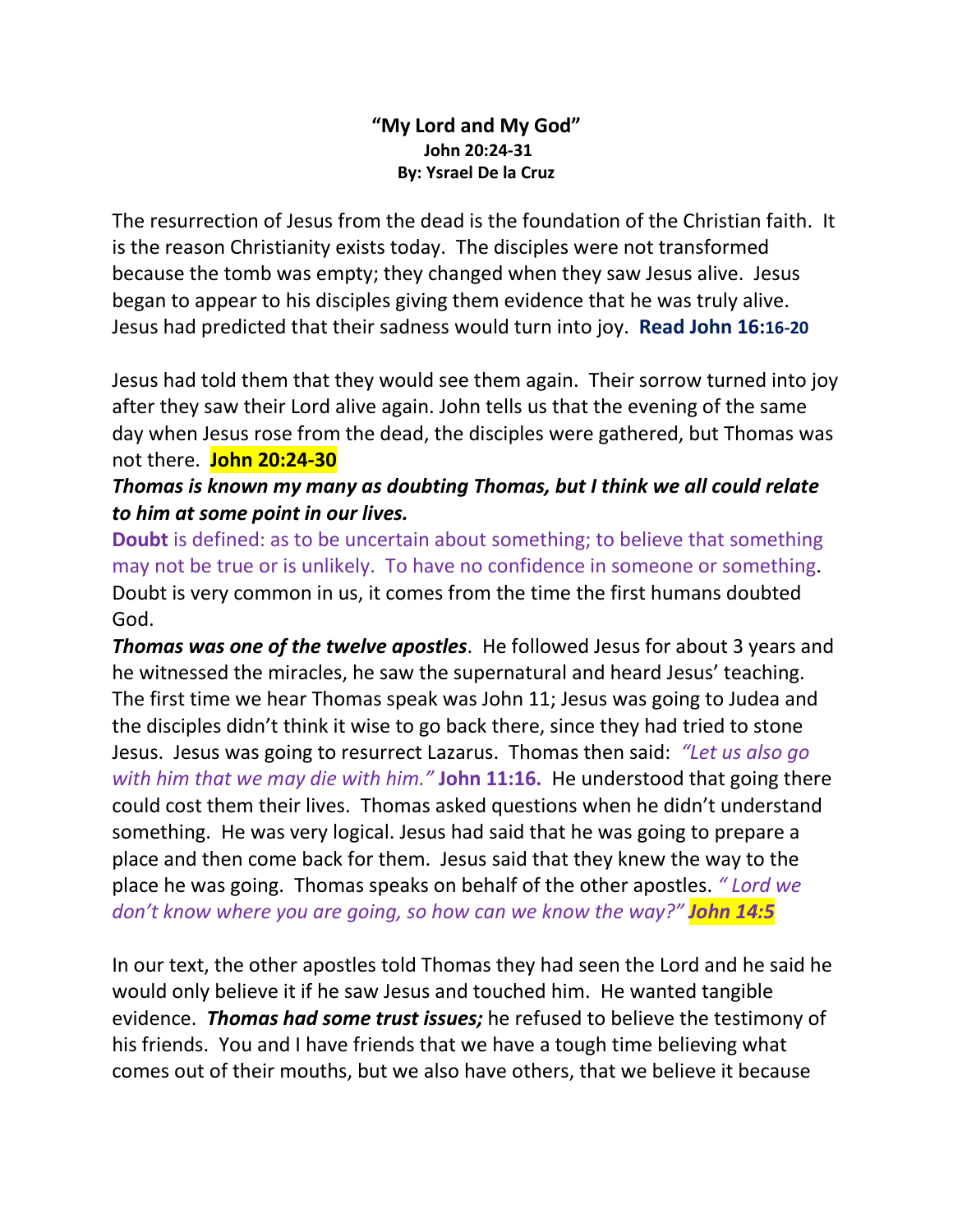they say it; we know them well and trust their testimonies. The apostles didn't have any reason to lie to Thomas or make this up.

**Thomas just chose not to believe his friends.** He didn't even bother to look into the matter. There are people like that, who claim not to believe in Jesus or what the Bible teaches, but they don't even try to disprove it or do their own research. Thomas' point is *"I saw what they did to him, dead people don't rise from the dead."* Thomas had seen Jesus resurrect people from the dead, he was there when Jesus called Lazarus out from the grave. But this time Thomas demanded to be able to see Jesus' nail marks and to even touch his side. (v.25)

## *A week went by and the disciples were in the house again, then Jesus appeared to them again. (v.26)* **"Peace be with you"** Jesus singled out Thomas.

Be careful what you ask for. (v.27) You wanted evidence, here I am come examine it.

#### *Stop doubting, stop being unbelieving and believe.* **Thomas's confession**: **"**My Lord and my God!"

Thomas finally recognized Jesus as Lord and God; he finally got convicted after seen the resurrected Jesus. If Jesus wasn't God, he would have corrected Thomas here.

#### **Jesus: Because you have seen me, you have believed; blessed are those who have not seen and yet have believed." (v.29)**

You and I are blessed because we didn't get the chance to see Jesus or walk with him, but we believe the testimony of his apostles. Jesus is Lord and God. Jesus had prayed for those who would believe the apostles' message. **John 17:20** He prayed for you and me and those who have not yet believed that they become believers now that we have the testimony, the written records of the apostles.

# **Do you still need more evidence to believe that Jesus is who he claimed to be?**

He is calling you to examine the evidence. The empty tomb; the apostles' writings; the transformation he creates in people.

# **John's testimony: (**the writer)

John tells us why he wrote the gospel. John wanted his audience to be certain that Jesus truly is the Christ and that life is found only in him.

## **V.30-31**

*Jesus did many other miracles which I didn't include in this volume, but what I have included. I wrote this account, so you may believe that Jesus is the Messiah, the Son of God, and that by believing you may have life in his name*. This is John's purpose in writing.